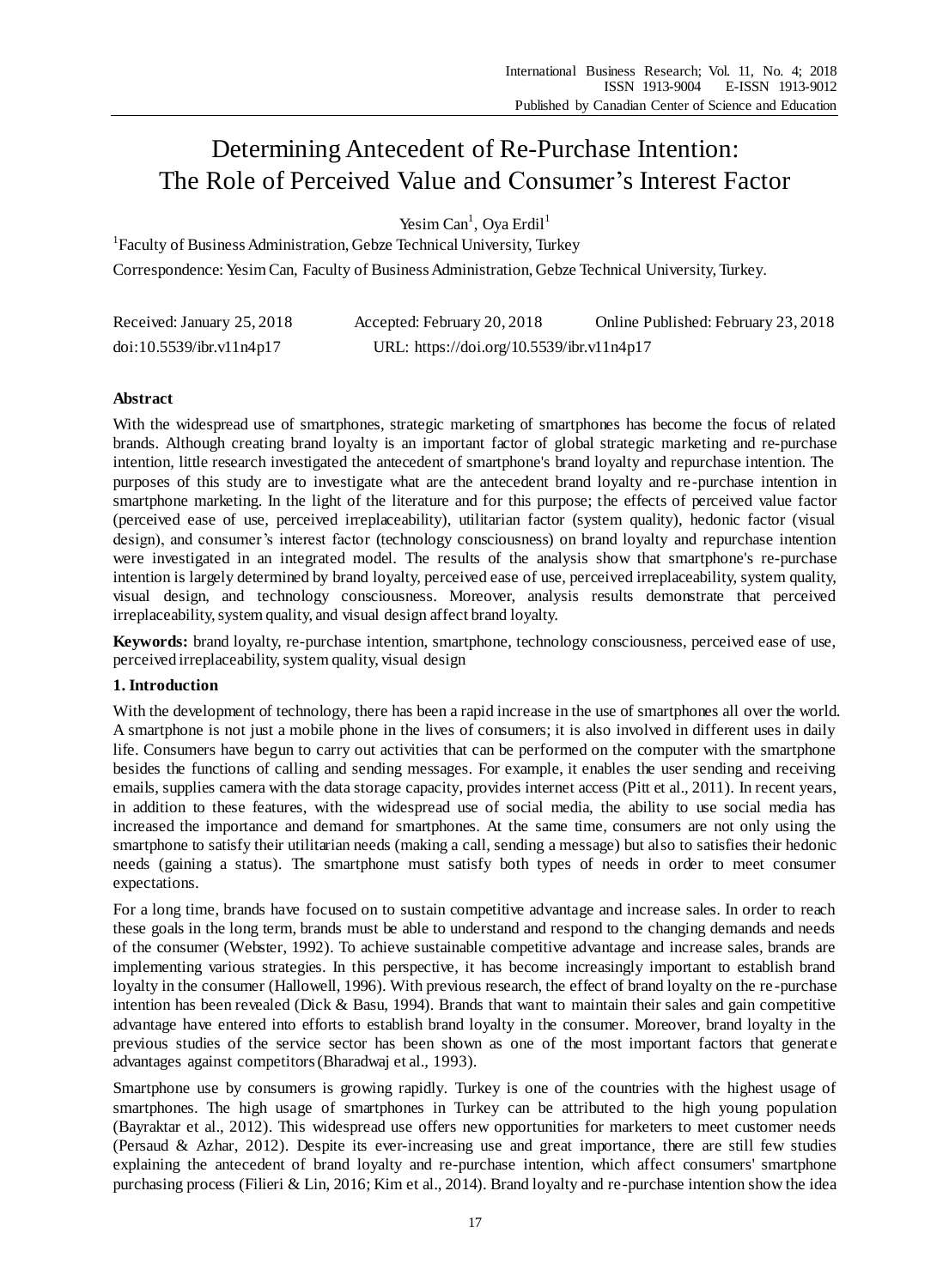of repeating purchase after the adoption of the technology and consistent use of the customer (Bhattacherjee, 2001). Although the increasing importance of smartphone, there is a scare study in this field in Turkey. Moreover existing studies offers significant insights to understand which factors important in using smartphone, they do not shed light on consumer's interest factor in a holistic model. Furthermore, generally their study center upon a single point of view such as usability (Lee et al., 2015), luxuriousness and attractiveness (Hong et al., 2008), device features (Kim et al., 2016), mobile phone brands (Bayraktar at al., 2012) and technology consciousness has not been adapted as a factor in smartphone marketing. Therefore, technology consciousness with an integrated holistic perspective is a gap in the literature. We aim to fill these gaps and to propose a comprehensive model that enriches the point of view. In this light perspective, the main purpose of this study is to investigate the antecedent of brand loyalty and re-purchase intention in existing smartphone marketing with a holistic model of integrated consumer's interest factor.

We conducted a research to fill the gap in the literature due to the lack of research in the field of smartphone marketing in Turkey. We conducted preliminary research with 10 ungraduated student to identify the factors that are important for smartphone users in Turkey and to develop a new model. We made face-to-face interviews for this purpose and identified the leading factors by using literature studies. Preliminary study and literature research revealed five important factors that are considered to have an effect on brand loyalty and re -purchase intention: perceived ease of use, perceived irreplaceability, system quality, visual design, and technology consciousness.

This research contributes to the literature in three different ways. Firstly, this study presents a different perspective and model by contributing to the small number of studies conducted on consumers' smartphone purchasing processes. Secondly, the results of this study provide useful insight to brands, especially smartphone brands who seek to grow with the global international marketing strategy. Finally, this study has contributed the literature by deriving the concept of technology consciousness from the fashion consciousness where technology consciousness refers to consumer's sensitivity to changing technology.

#### **2. Theoretical Background**

#### *2.1 Technology Adoption Theories and Use of Smartphone*

Today, technology is constantly evolving and renewing. Users can be reluctant to accept and use new technological products. Owing to the importance of this problem, user adopted technology has been a long-standing issue and a lot of research have been conducted to understand what factors influence new technologies adoption and how it can be possible to adopt new technologies. Current studies are explaining technology adoption by benefiting from past studies that describe consumer behavior (i.e. Davis's TAM (1989), Ajzen's TPB (1991) or Fishbein and Ajzen's TRA (1975)).

The basic assumption of TAM is that technology adoption lies in perceived values arising from the use of technology (Kim et al., 2014). According to Davis (1989), perceived ease of use and usefulness is an important factor to technology adoption model (TAM). Wang et al. (2015) added perceived enjoyment, perceived irreplaceability, and habit in use of microblogs besides these two factors, which are the two indicators of technology adoption.

According to Theory of Planned Behavior (TPB) behavioral intentions could be predicted by subjective norms, perceived behavioral control, and attitudes toward the behavior. Moreover, behavioral intentions have a direct effect on actual behavior (Ajzen, 1991). Chen et al. (2009) unified TPB and TAM to show adoption of a smartphone with the applications for the smartphone users. Furthermore, they found that perceived usefulness and ease of use effects attitude toward the use of a smartphone.

There is no agreement on the definition of 'smart' phone, but there is a consensus that smartphone is more than a merely mobile or cellular phone. A smartphone is not only provides a call for and sends a message to but also provides an online access, checks emails and other possibilities such as camera and video. (Pitt et al., 2011). Furthermore, smartphone unifies mobile and computing technologies (Filieri & Lin, 2016) and the most important feature separating it from existing phone is that smartphone provides with installing and running more advanced applications (Kim et al., 2015).

Nowadays, in the smartphone market, there are many brands (Pitt et al., 2011). Smartphones are suddenly reforming competition in mobile phone marketing (Kim et al., 2015). These important developments factors have become the focus of marketing researchers, whereby they have begun to analyze the determinant of smartphone's brand loyalty (Kim et al., 2016; Yeh et al., 2016; Reuver et al., 2015; Shin, 2015) and the antecedents of (re)purchase intention of smartphone (Filieri & Lin, 2016; Rahim et al., 2016). Moreover,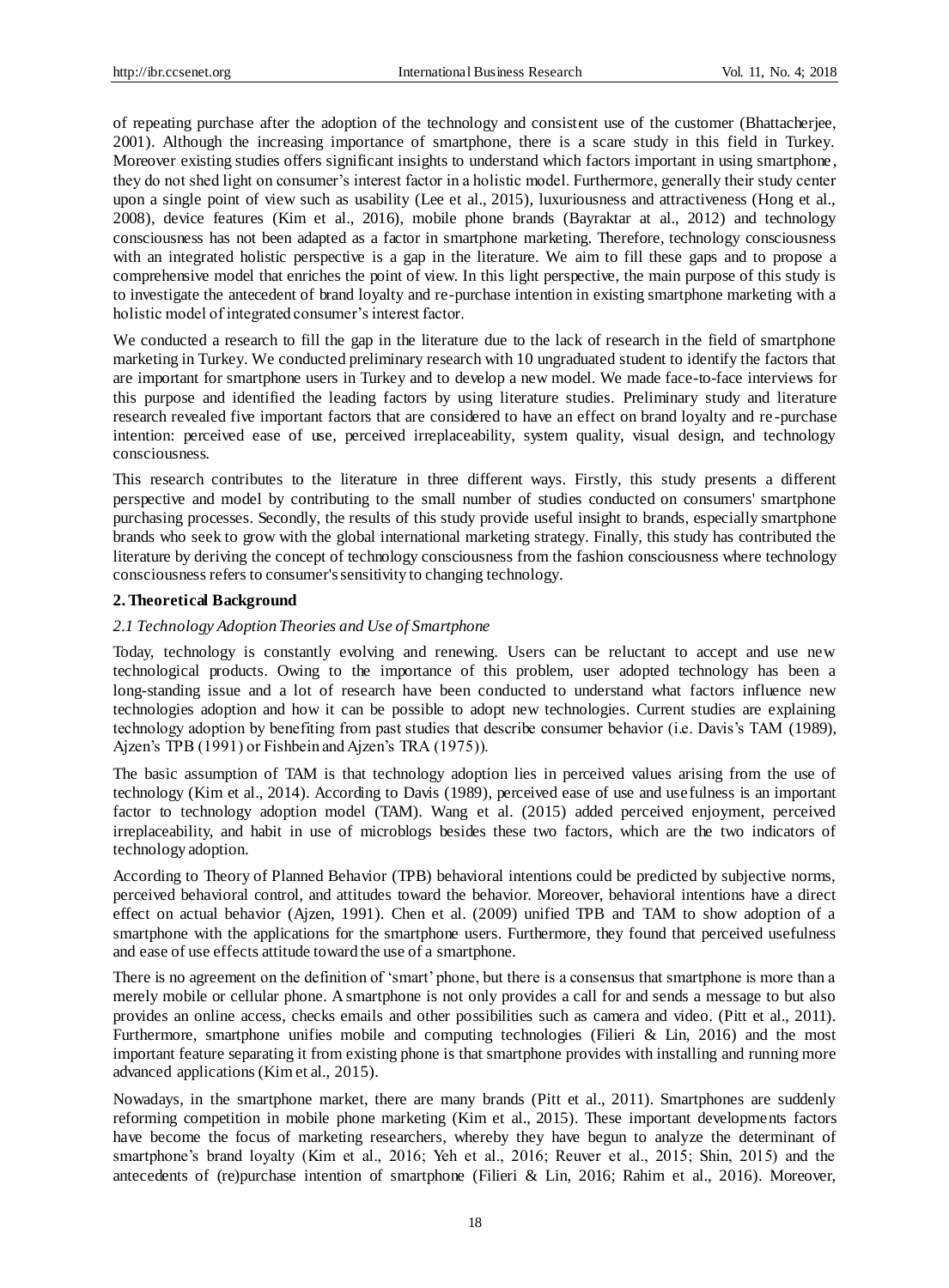diversified research has integrated technology adoption theories with smartphone use to analyze smartphone user's behavior and intention. According to Filieri and Lin (2016), TAM has been considerably adopted to clarify new technologies adoption. Thereby, it is an important factor adoption of smartphone usage.

## *2.2 Brand Loyalty*

Brand loyalty can be defined as having a positive attitude toward the brand and continuing to purchase regularly in the long-term. Brand-loyal customers are more price sensitive. Consumers who have a commitment to the brand can pay more for the products (Shin, 2015). This gives the brand a great advantage. For brands, to constitute brand loyalty is an important objective for strategic marketing and it provides brands with sustainable competitive advantage (Dick & Basu, 1994). Furthermore, cost of keeping existing customers is less than gaining new customers and it can be accomplished by creating brand loyalty (Kim et al., 2016).

A diversity of research has been conducted to investigate the antecedent and the reason for brand loyalty. Two viewpoints have attracted attention: consumer value theory and consumer-brand identification (Yeh, et al., 2016). Firstly, consumer value theory puts forward that consumer's value perception and evaluation of the product is an important antecedent of brand loyalty. This evaluation can be occurring after or during product use (Parasuraman, 1997). If the consumers perceive a high value for the brand, they can be loyal. At the same time, consumer value leads consumers re-purchase behavior (Kim et al., 2016). According to Yang and Petersson (2004), a high value is motivating brand loyalty. On the other hand, a value is based on equity theory. According to equity theory, for the generation of high-value perception, the ratio of the consumer's outcome/input can be high. Namely, consumers should believe that the result is higher than the effort they spend.

Secondly, consumer-brand identification is an important antecedent of brand loyalty. Consumer-brand identification was defined as the perception to integrate brand identity and the consumer's own self-concept. Marketing administrators are seeking to establish on their customers. Therefore, understanding the relationship between brands and consumers is important (Elbedweihy et al., 2016). Prior research has found that the need for self-esteem and the need for self-consistency are the motivators for consumer-brand identification. Consumers conclude that the use of the brand will be higher when it meets their need for self-esteem and if the brand-users image and the consumer's ideal self-image is integrated higher. Another motivator for consumer-brand identification is the need for self-consistency that motives consumers to behave in ways coherent with their actual self because consumers have beliefs about their habits, lifestyles, and identities (Kressmann et al., 2006).

According to Jones and Sasser (1995), customer loyalty is divided into two categories as short-term and long-term loyalty. Short-term loyalty has less insistence to change products with alternatives. On the other hand, long-term loyalty has strong resistance to change products with alternatives. In fact, in long-term loyal customers don't change brand easily which they generally use the brand's product. Therefore, constituting a long-term loyalty is important for brand's strategic marketing planning (Kotler, 1984). Furthermore, brand loyalty motivates consumers to repeat purchase (Tho et al., 2017).

## *2.3 Re-Purchase Intention*

Re-purchase intention refers to continued use or purchase after the adoption of a technology (Filieri & Lin, 2016). Bhattacherjee (2001) studied the Model of Information Systems (IS) Continuance to clarify post-adoption behavior. Although firstly approval of any information systems is a major step to discern IS success, sustaining of an IS is hooked on its continued usage. Therefore, the achievement of an IS depends on consumer's loyalty (Lin & Ong, 2010).

The IS continuance studies can be divided into two categories: static-type models and process-type models. Static-type models can be based on Ajzen's (1991) theory of planned behavior (TPB) or David's technology acceptance model (TAM) which explains consumer intention and behavior. Process-type models can be based on Oliver's (1980) expectation-confirmation theory (ECT) or Bhattacherjee's (2001) ISC model, which shows feedback process. In fact, the most popular model explaining IS continuance is ISC model. The model explains users' intentions to continue to use with benefiting perceived usefulness, confirmation and satisfaction (Lin & Ong, 2010). After the first use, consumer's satisfaction or cognitive beliefs might change and it can lead to repeated behaviors or the exact opposite (Filieri & Lin, 2016).

According to Filieri and Lin (2016), the IS continuance model neglects another motivation of consumers to use technology product, but it is the hedonic aspect of consumption that motivates consumers. In hedonic consumption, emotions, affects, attitudes and satisfaction are directly influenced by the choice of consumption (Moore, 2015). When thinking of smartphones use, visual design (appearance), interpersonal influence or reference groups effects can be the main foundation for purchase intention in the smartphone market.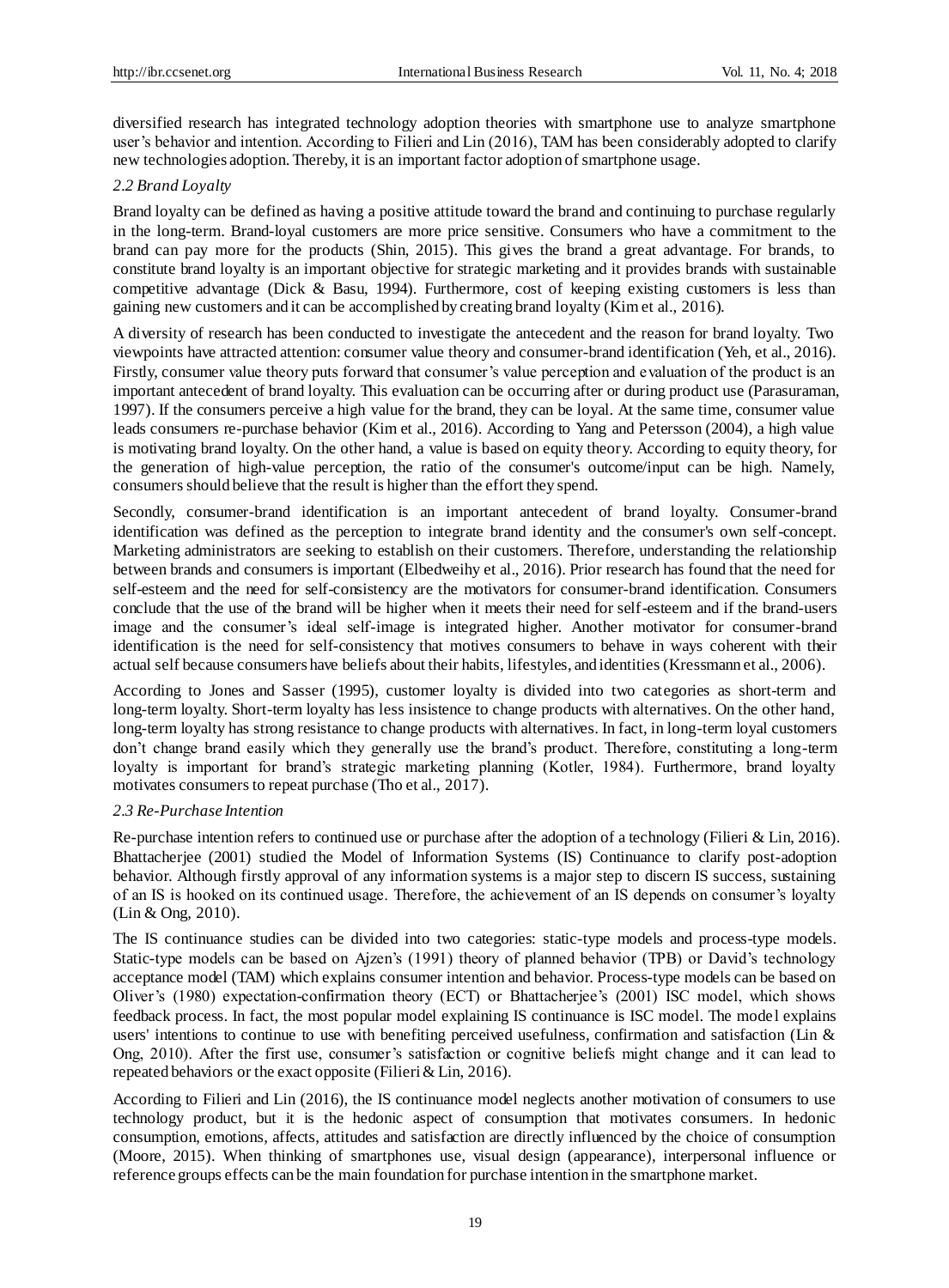Although a wide range of research has been conducted on re-purchase intention, there is still very few researches discussing re-purchase intention of smartphone consumers. Moreover, most of the existing research has neglected technological consciousness that can be influential on re-purchase intention just like the relationship between fashion consciousness and consumption (Lertwannawit & Mandhachitara, 2012).

## **3. Conceptual Framework and Hypotheses**

#### *3.1 Perceived Value Factor*

The concept of perceived value is based on equity theory. The consumer is aiming for the value of the product, which he/she obtains (Oliver & DeSarbo, 1988). Perceived value factor is the consumer's general evaluation of the value of a product, which is based on consumer's perceptions (Zeithaml, 1988). Generally looked at by the consumers, a product or brand that has superior attributes than other alternative is selected, because it is expected that product performance had better satisfy consumers' needs (Yeh et al., 2016). Consumers tend to prefer products with high-perceived value. Therefore, companies should focus firstly on perceived value. (Yang & Petersson, 2004).

## 3.1.1 Perceived Ease of Use

Perceived Ease of Use (PEU) is defined as the use of technology by the individual without too much effort (Hamid et al., 2016). When consumer acceptance or rejection of technologies is largely influenced by PEU, then it influences consumer's behavioral intention either directly or indirectly (Jackson et al., 1997). But it directly affects consumer's attitude towards use (Liu & Yu, 2017) and intention to use (Abdullah et al., 2016). It can be said that PEU is a key component of technology adoption (Ozturk et al., 2016). Moreover, perceived ease of use is especially important as ways of measuring consumer's satisfaction (Davis, 1989).

Within the context of this study, PEU refers to the extent that users believe that their use of smartphone has not been required too much effort. If the smartphone is easy to use, consumers will be brand loyal and intend to re-purchase. Studies indicate that perceived ease of use is positively associated with re-purchase intention (Chiu & Wang, 2008). However, the effect on brand loyalty is the one that is missing in the literature. Therefore, we hypothesize that:

**H1a:** Perceived ease of use will be positively related to brand loyalty.

**H1b:** Perceived ease of use will be positively related with re-purchase intention.

#### 3.1.2 Perceived Irreplaceability

Perceived irreplaceability is based on a perception of the unique usefulness, which causes individual's habitual behavior. The perceived irreplaceability that causes the individual's dependence (Young, 1999) at the same time is important in meeting and satisfying consumer's needs. When consumers believe that 'this product is irreplaceable', they do not want to replace it with another product. Because they feel that the product has a unique value, believe that the product cannot be replaced even with an alike product (Grayson & Shulman, 2000), and suspend its replacement (Schifferstein & Zwartkruis-Pelgrim, 2008). From a consumer standpoint, although there is not enough study in the literature, perceived irreplaceability and its effect are gaining importance. Pedeliento et al. (2016) empirically showed that there is a positive relationship between product irreplaceability and brand loyalty. They applied a research on the drivers in the field of industry. Because of the limited amount of research about perceived irreplaceability, by changing the application of research for in smartphone marketing, this research tests for the existence of a positive relationship between perceived irreplaceability and brand loyalty. Moreover, whether the effect of perceived irreplaceability on re-purchase intention exists can be hypothesized as follows:

**H2a:** Perceived ease of use will be positively related to brand loyalty.

**H2b:** Perceived ease of use will be positively related with re-purchase intention.

#### *3.2 Utilitarian Factor*

Utilitarian factor could be explained with a total evaluation of functional benefits. In terms of utilitarian factor, consumers behave rationally in general (Ozturk et al., 2016) and they want to purchase products without losing time (Chung, 2015). Utilitarian factor derives from consumer's experience of a product (Katz, 1960). Moreover, according to utilitarian factor, the consumer tends to re-purchase the products when they are satisfied with as a result of their use. Furthermore, when the brand is seen as a value, the utilitarian factor leads to brand loyalty (Russell-Bennett et al., 2013).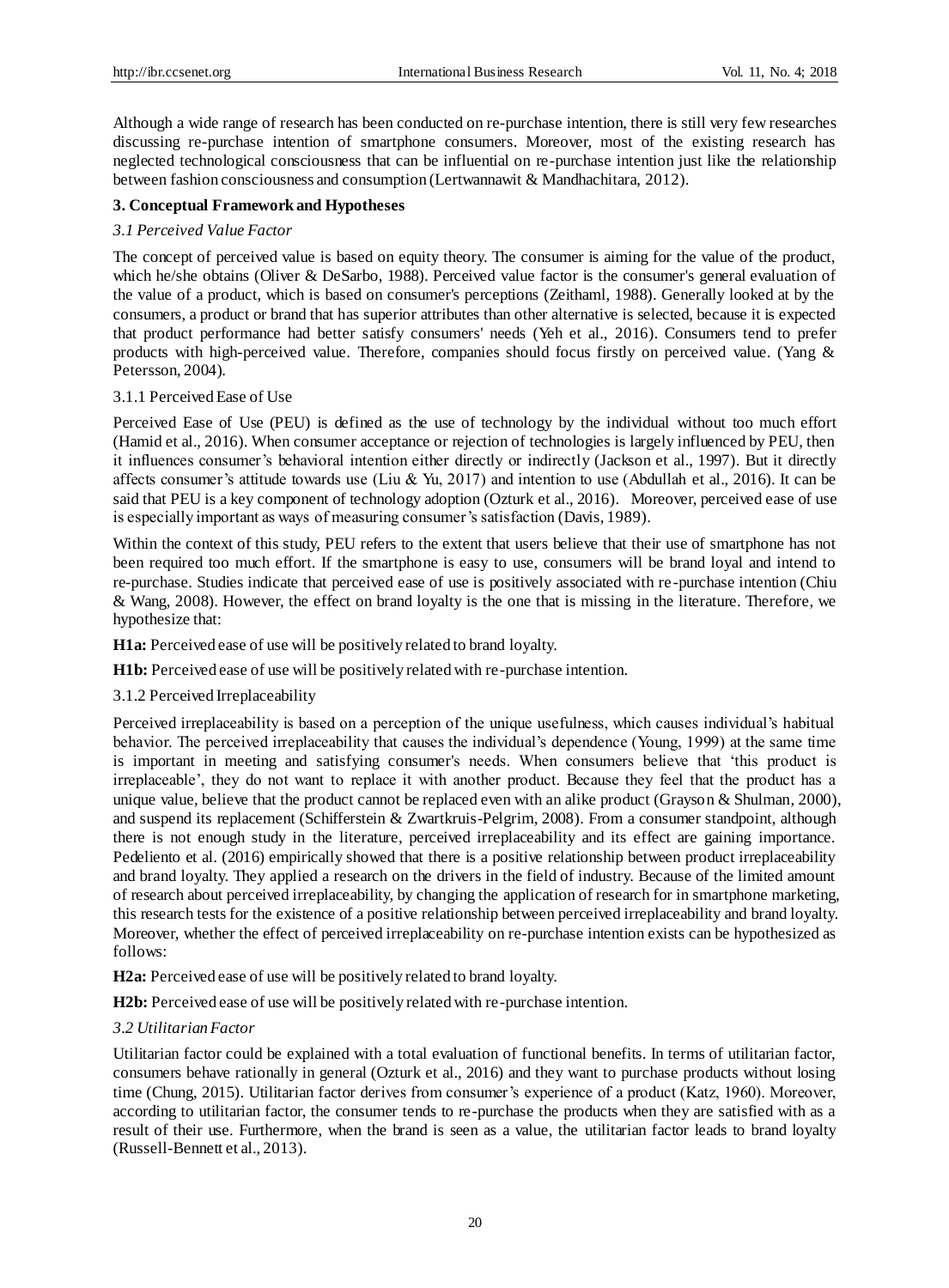#### 3.2.1 System Quality

System quality was understood as a consumer evaluation of system performance when satisfying the needs (Shin, 2009). When consumers are having trouble with the system (for example; lack of access or continuous attachment in the system) they are unwilling to use a smartphone (Suki, 2012).

In this research, system quality can be defined as a smartphone's physical characteristic, which enriches consumer's perception. System quality is the antecedent of efficient constructs (DeLone &McLean, 2003). Shin (2015) examined the effect of system quality on hedonicity, the utility of smartphone and customer satisfaction. The empirical findings showed that there is a positive effect of system quality on hedonicity, the utility of smartphone and customer satisfaction.

Diverse research showed the relationship between system quality and customer satisfaction and continuance intention to use (i.e. Lee & Lin (2005), Jeong & Jang (2010), Kim et al. (2015) and Lee et al. (2010)). In line with these studies, we propose the following hypotheses:

**H3a:** System quality will be positively related to brand loyalty.

**H3b:** System quality will be positively related with re-purchase intention.

## *3.3 Hedonic Factor*

Consumers do not always buy a product thinking it will only benefit. Sometimes the consumer's purchasing of the product can be emotional and sensory. Hedonic factor refers to consumer's purchase decisions with emotional and sensory reasons (Moore, 2015) and affects the attitude, preference, and satisfaction of the consumer (Khan et al., 2005).

## 3.3.1 Visual Design

Visual Design is the aesthetic quality of a product (Kim et al, 2016) and it has a great importance for consumer preference. Various research has been conducted to investigate the effect of visual designs for diversity product types such as electronic products, mobile phones, cars etc. (Han et al., 2000; Hong et al., 2008; Yun et al., 2001). It can be concluded that visual design can influence consumers' behaviors.

The consumer is more likely to be influenced by visual characteristics when they are unstable. (Kahn, 2016). According to Milosavljevic et al. (2012) when consumers are hesitant among similar products, they prefer the visually appealing product. Moreover, Kim et al (2016) found that visual design affects customer satisfaction. In line with these studies, we proposed the relationship between visual design and brand loyalty and repurchase intention.

**H4a:** Visual Design will be positively related to brand loyalty.

**H4b:** Visual Design will be positively related with re-purchase intention.

## *3.4 Consumer's Interest Factor*

In this study, the consumer's interest factor describes the individual awareness that the consumer is interested in. When we look at the fashion studies, it can be defined as 'fashion consumers are the individuals of interest.' (Han et al., 2016). In line with this perspective and by thinking the relationship between consciousness and purchase intention (Lin et al., 2015), it can be said that technology consciousness is a consumer's interest factor.

## 3.4.1 Technology Consciousness

The rapid development of technology has increased the competition between brands selling technology products. Brands are constantly innovating in their products in order to adapt to the dynamic market structure (Ince et al., 2016). Brands have gained a sustainable competitive advantage by innovating their products or adding different features to their products (Guan & Ma, 2003).

Technology has a constantly changing structure, just like fashion. Consumers receive the latest model of a product to follow the technology (Miller et al., 1993). The ever-changing fashion and innovations in the product evoke the desire to have the best consumer and the latest model. The consumer feels unsatisfied and unhappy when he does not have the best and the latest model (Firat, 1991; Lertwannawit & Mandhachitara, 2012). Therefore, brands are trying to satisfy the unending newness demand of consumers by making technological innovation in their products (similar to fashion products) (Barnes & Lea-Greenwood, 2006).

In this study, technology consciousness, which derives from fashion consciousness, is an equivalent to technological involvement. Consumers whose consciousness of technology is high have solely the desire for and adoption of up-to-date styles (Walsh et al., 2001) and affects consumer's lifestyle, purchase decision and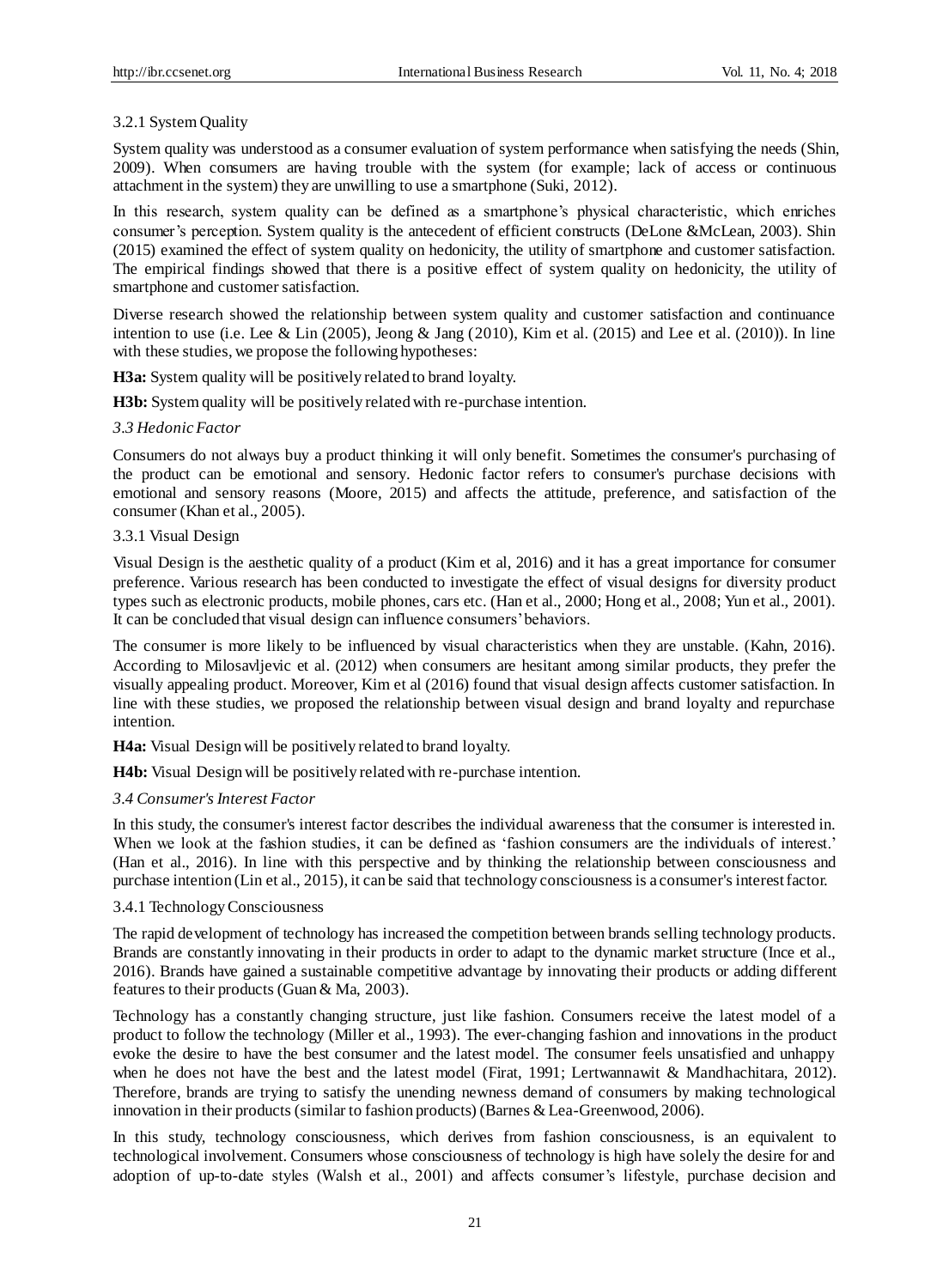behavior (Lee et al., 2009). People who are highly technology conscious may pay more attention to the image portrayed by brands that add innovation to their products.

The effect of consciousness on purchase intention is known as previous studies (Lin et al., 2015). Lertwannawit and Mandhachitara (2012) empirically found that there is a positive relationship between fashion consciousness and status consumption. When it comes to technology products, there is a limited research on consciousness. The following hypotheses have been developed concerning the technology consciousness, brand loyalty and re-purchase intention created by looking at the technology market:

**H5a:** Technology consciousness will be positively related to brand loyalty.

**H5b:** Technology consciousness will be positively related with re-purchase intention.

*3.5 Brand Loyalty and Re-Purchase İntention*

Brand loyalty is a promise that consumers will repurchase their favorite brands and will not change their loyalty under whatever condition (Oliver, 1980). According to Dick and Basu (1994), brand loyalty is a key factor to constitute repeat purchase. Prior research found that brand loyalty positively influences purchase intention (Mittal et al., 1998; Das, 2014; Hennig-Thurau et al., 2002). Thus, we develop the final hypothesis of this study as follows:

**H6:** Brand Loyalty will be positively related to re-purchase intention.



Figure 1. The Conceptual Model of the Study

## **4. Research Methodology**

#### *4.1 Measurement Development*

The purpose of this study is to propound a new theoretical framework to clarify the linkages between brand loyalty and re-purchase intention of smartphone users. For this purpose, we have tried to determine the factors that are considered by smartphone users in Turkey in choosing smartphones by means of observation and face-to-face interviews. Ten ungraduated students has participated in preliminary research. Participants were asked the following questions: What are the important features for you on the smartphone? Why do you buy a smartphone? What attributes will you pay attention if you buy a smartphone again? Then, we compared the factors, which we obtained as a result of an interview with the existing factors given in the literature.

At the end this process; visuality, quality, easy use, uniqueness and technological innovation were found to be the leading factors. We have created hypotheses of working with the leading factors by adapting them with the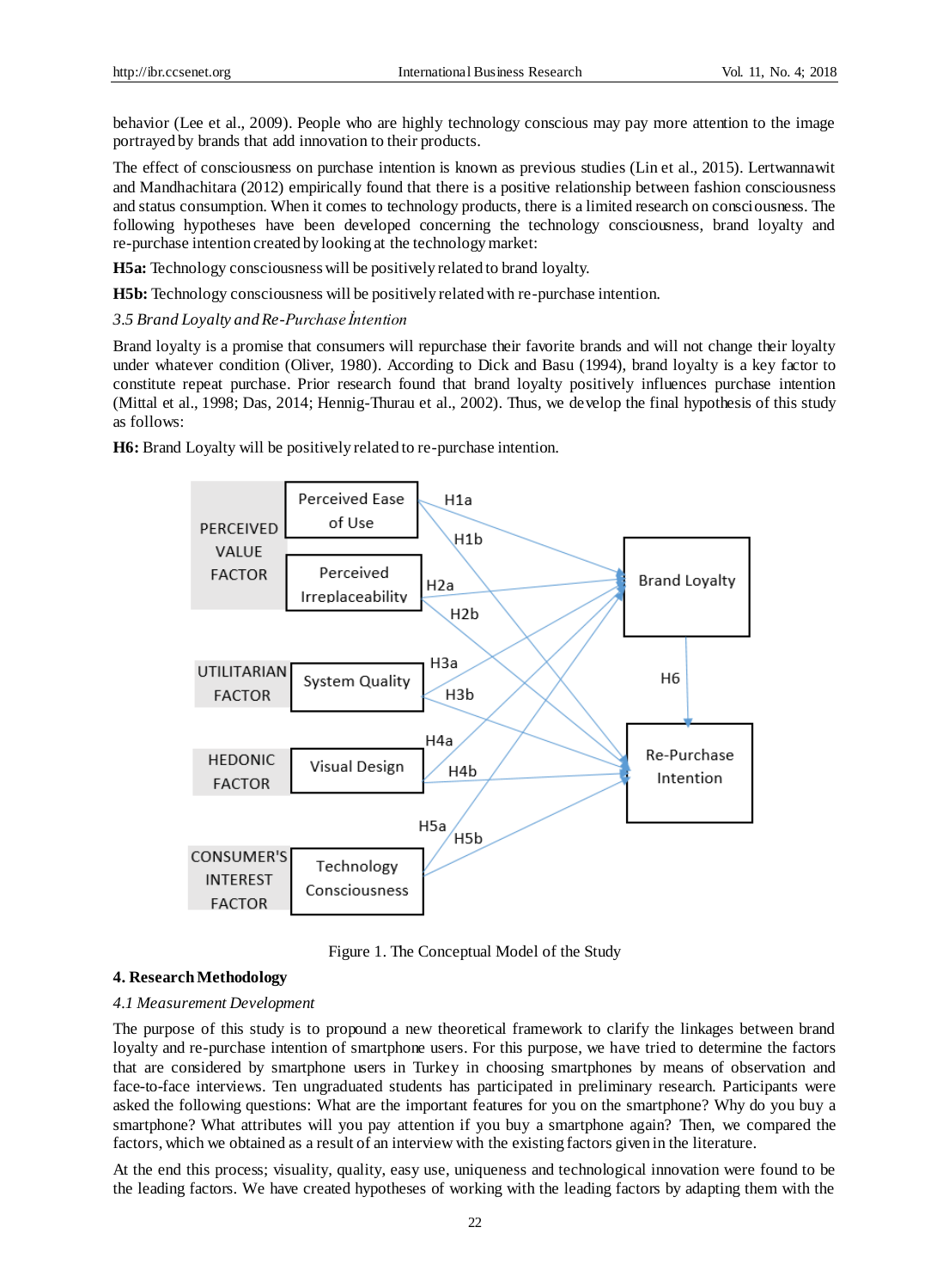previous studies in the literature and adopted a survey to examine the hypotheses and the research model. All measurement items in the research were modified and adapted from previous research. All items were measured with Likert scales (from 1. strongly disagree to 5. strongly agree). Table 1 shows measurement items and related previous literature.

| Table 1. Measurement Items |
|----------------------------|
|                            |

| Construct                         | <b>Measurement Items</b>                                              | <b>Related Studies</b>                   |
|-----------------------------------|-----------------------------------------------------------------------|------------------------------------------|
| <b>Perceived Ease of Use</b>      | PEU1 It's easy to use my smartphone                                   | Davis<br>$(1989)$ ,                      |
|                                   | PEU2 My smartphone is useful                                          | Wang, et al. (2015)                      |
|                                   | PEU3 The use of smartphone is comprehensible and clear                |                                          |
|                                   | PEU4 My smartphone is elastic to use                                  |                                          |
| <b>Perceived Irreplaceability</b> | PI1 I cannot find a phone to use instead of my smartphone.            | Pedeliento, et al.                       |
|                                   | PI2 I do not believe the other phone will provide the value that my   | (2016)                                   |
|                                   | smartphone I am using gives me.                                       |                                          |
|                                   | PI3 I do not see other smartphone brands equal to the smartphone      |                                          |
|                                   | brand I use.                                                          |                                          |
|                                   | PI4 The smartphone brand I use is unique for me in other brands.      |                                          |
| <b>System Quality</b>             | SQ1 The speed of my smartphone is fast.                               | Kim et al. (2015)                        |
|                                   | SQ2 The brightness of my smartphone's screen and graphics are         |                                          |
|                                   | perfect.                                                              |                                          |
|                                   | SQ3 The performance of my smartphone is consistent.                   |                                          |
| <b>Visual Design</b>              | VD1 My smartphone looks nice.                                         | Kim et al.2016 and                       |
|                                   | VD2 My smartphone looks visually pretty.                              | Cyr et al., 2006                         |
|                                   | VD3 The design of my smartphone is very good.                         |                                          |
| <b>Technology Consciousness</b>   | TC1 When the smartphone brand which I use is coming up with an        | Lertwannawit                             |
|                                   | upper model, it is absolutely interesting.                            | &Mandhachitara                           |
|                                   | TC2 When the smartphone brand which I use is coming up with a         | (2012),<br>Shim                          |
|                                   | top model, I would like to change my smartphone to the top model.     | &Gehrt, (1996)                           |
|                                   | TC3 I usually have the latest model of the smartphone brand I used.   |                                          |
|                                   | TC4 If I see an upper model of the smartphone brand I used in         |                                          |
|                                   | another person, I would definitely notice it.                         |                                          |
|                                   | TC5 Technologically, the latest model of a product is important to    |                                          |
|                                   | me.                                                                   |                                          |
| <b>Brand Loyalty</b>              | BL1 I think that my smartphone brand is the best for me.              | Bayraktar et al.,<br>2012 and Yeh et al. |
|                                   | BL2 I say favorable things other people about my smartphone<br>brand. | (2016)                                   |
|                                   | BL3 I suggest my smartphone brand when someone asks me my             |                                          |
|                                   | advice.                                                               |                                          |
|                                   | BL4 In the future, If I need a smartphone, the brand of smartphone,   |                                          |
|                                   | which I used first, comes to my mind.                                 |                                          |
| <b>Re-Purchase Intention</b>      | RPI1 I would buy this brand phone again, if I were to buy a           | Fiileri<br>Lin<br>&                      |
|                                   | smartphone.                                                           | (2016)                                   |
|                                   | RPI2 If I were shopping to buy a smartphone, the possibility of       |                                          |
|                                   | buying the same smartphone brand is very high.                        |                                          |
|                                   | RPI3 If I need a smartphone, I would be re-thinking of buying this    |                                          |
|                                   | brand smartphone.                                                     |                                          |
|                                   | RPI4 In the future, It is very likely that I will buy this smartphone |                                          |
|                                   | brand again.                                                          |                                          |

Perceived value factor comprises of perceived ease of use and perceived irreplaceability, which is considered as an important factor in the use of the technological product (Davis, 1989; Pedeliento, et al., 2016). Perceived ease of use is measured in terms of its use, clear and understandable usage and flexible use (Davis, 1989; Wang, et al., 2015). Perceived irreplaceability is measured in terms of its uniqueness and being equal another smartphone brands (Pedeliento, et al., 2016).

Utilitarian factor consists of system quality and visual design. System quality is measured from the perspectives of smartphone's speed, consistency, screen and graphics (Kim et al., 2015). Visual design measures evaluation of smartphone appearance and looks like (Kim et al., 2016; Cyr et al., 2006).

Consumer's interest factor comprises of technology consciousness. Technology consciousness is adapted from Lertwannawit and Mandhachitara (2012) research. The term of technology consciousness is derived from fashion consciousness. Like fashions products, technological products are evolving and renewing. Brands are trying to create technology awareness by adding new technological features to their products. Technology consciousness is measured by the awareness that occurs in the consumer when the new feature is added to the product or the top model of the product is released.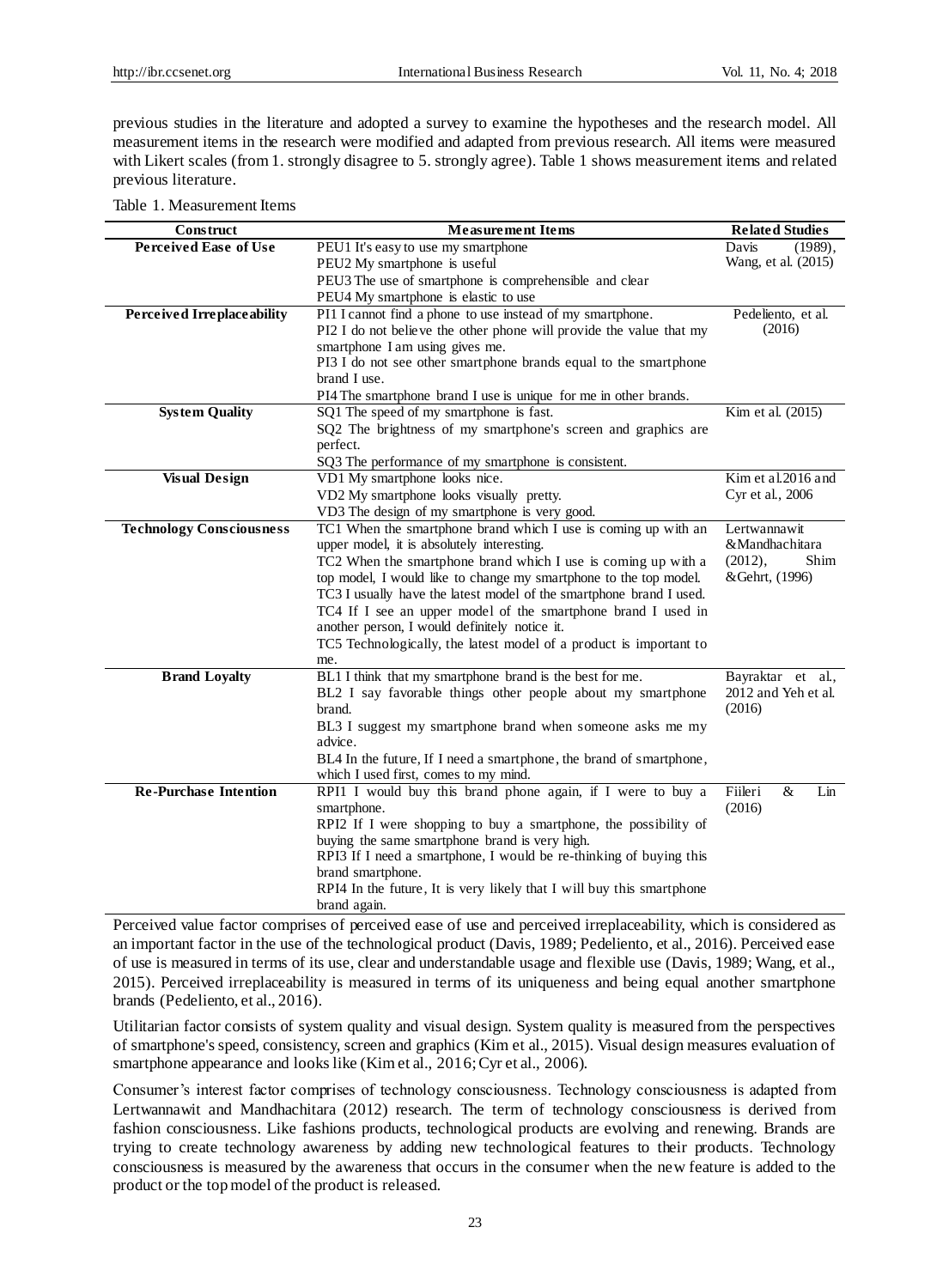Brand loyalty is measured in terms of consumer's obedience and belief that the smartphone that they use is the best. Moreover, it refers to reporting to other people and making suggestions (Bayraktar et al., 2012; Yeh et al., 2016). Re-purchase intention attributes to consumer's thinking of again purchase decisions of smartphone (Fiileri &Lin, 2016).

## *4.2 Sample*

According to a survey conducted by Pew Research Center (2016), the rate of smartphone usage in Turkey between the ages of 18 and 34 is 93 percent. This research shows that the vast majority of young people use smartphones. For this reason, we have chosen the sample as all the students who are educated at the university and who use smartphones. We applied the research to undergraduate, graduate and doctoral students. We collected data from 273 students who were in college and were at +18 years of age.

Table 2 shows the respondents' demographic characteristics. The sample comprises 53.5% males and 46.5% females and their ages are ranged from 18 to 52. The majority age of respondents was in the 18-25 range of age. About 44% of the respondents are in Bachelor, and 39.6% are in Master and 16.8% are Doctoral students. When we look at Table 2, we see that the majority of the sample uses IPhone (approximately 44%). Samsung is ranked second (30%), followed by LG (10.3%).

| <b>Attribute</b> | Categories      | #   | $\frac{6}{6}$ | <b>Attribute</b>  | <b>Categories</b>  | #            | $\frac{6}{9}$ |
|------------------|-----------------|-----|---------------|-------------------|--------------------|--------------|---------------|
| Gender           | Male            | 146 | 53.5          |                   | $<1.000$ TL        | 106          | 38.8          |
|                  | Female          | 127 | 46.5          |                   | 1.001-3.000 TL     | 56           | 20.5          |
|                  | 18-25           | 132 | 48.4          | <b>Income</b>     | $3.001 - 5.000$ TL | 67           | 24.5          |
|                  | $26 - 33$       | 100 | 36.6          |                   | 5.001-7.000 TL     | 21           | 7.7           |
| Age              | $34-41$         | 33  | 12.1          |                   | $>7.001$ TL        | 21           | 7.7           |
|                  | 42-49           |     | 2.6           |                   | Phone              | 119          | 43.6          |
|                  | >50             |     | 0.4           |                   | Samsung            | 83           | 30.4          |
| <b>Marital</b>   | Single          | 197 | 72.2          | <b>Smartphone</b> | LG                 | 28           | 10.3          |
| <b>Status</b>    | Married         | 76  | 27.8          | <b>B</b> rand     | Sony               | 15           | 5.5           |
|                  | <b>Bachelor</b> | 119 | 43.6          |                   | Asus               | 8            | 2.9           |
| <b>Education</b> | Master          | 108 | 39.6          |                   | <b>HTC</b>         | $\mathbf{r}$ | 2.6           |
|                  | Doctor          | 46  | 16.8          |                   | Others             | 13           | 4.7           |

Table 2. Demographics of Respondents (n=273)

In addition to demographics questions and which smartphone is used, we asked that 'are the last two smartphones which you bought the same brand?' 38.1% of respondents answered that 'Yes, they are the same brand', on the other hand, 61.5% of respondents answered that 'No, they aren't the same brand.'

# **5. Results**

## *5.1 Measurement Model*

The research model and hypotheses were tested with structural equation model using Amos 22 and maximum likelihood procedure included all of the items: perceived ease of use, perceived irreplaceability, system quality, visual design, technology consciousness, brand loyalty and repurchase intention. In order to evaluate the reliability and validity of the construct, firstly we conducted exploratory factor analysis (EFA). Then for each of the constructs in the model, we implemented confirmatory factor analysis (CFA) (Fornell & Larcker, 1981). After the model was tested, we analyzed the overall model fit and to test the hypotheses we applied path coefficient.

After discarding one item of re-purchase intention (If I were shopping to buy a smartphone, the likelihood I would purchase the same smartphone brand is very high), the complete measurement model showed satisfactory statistical fit. The proportion of the chi-square value and degrees of freedom is lower than five ( $\chi$ 2/df = 2, 35). The obtained result model is highly compatible with the dataset:  $(\chi^2 (278) = 566,602, CFI = 0, 94, IFI = 0, 94,$ TLI =  $0, 93$ ). The root means square error of approximation was below the recommended thresholds (RMSEA = 0, 06). In addition, PNFI is calculated as 0.76, which is greater than the breakpoint of 0.70. The test results show that the goodness of fit of the measurement model is acceptable. Table 3 shows the validity and reliability analysis result.

Each measurement scale was evaluated as reliable: The average variance extracted (AVE) and composite reliability (CR) of each of the constructs were over or on the same level the recommended thresholds in order of 0.6 and 0.5 (Fornell &Larcker, 1981). In addition, Cronbach's alphas ranged from a maximum of 0.95 to minimum of 0.79, which is greater than the 0.70 thresholds. In addition to the convergent validity of the variables, we checked all of the standardized parameters and they were greater than 0.50 and loaded onto the expected latent construct.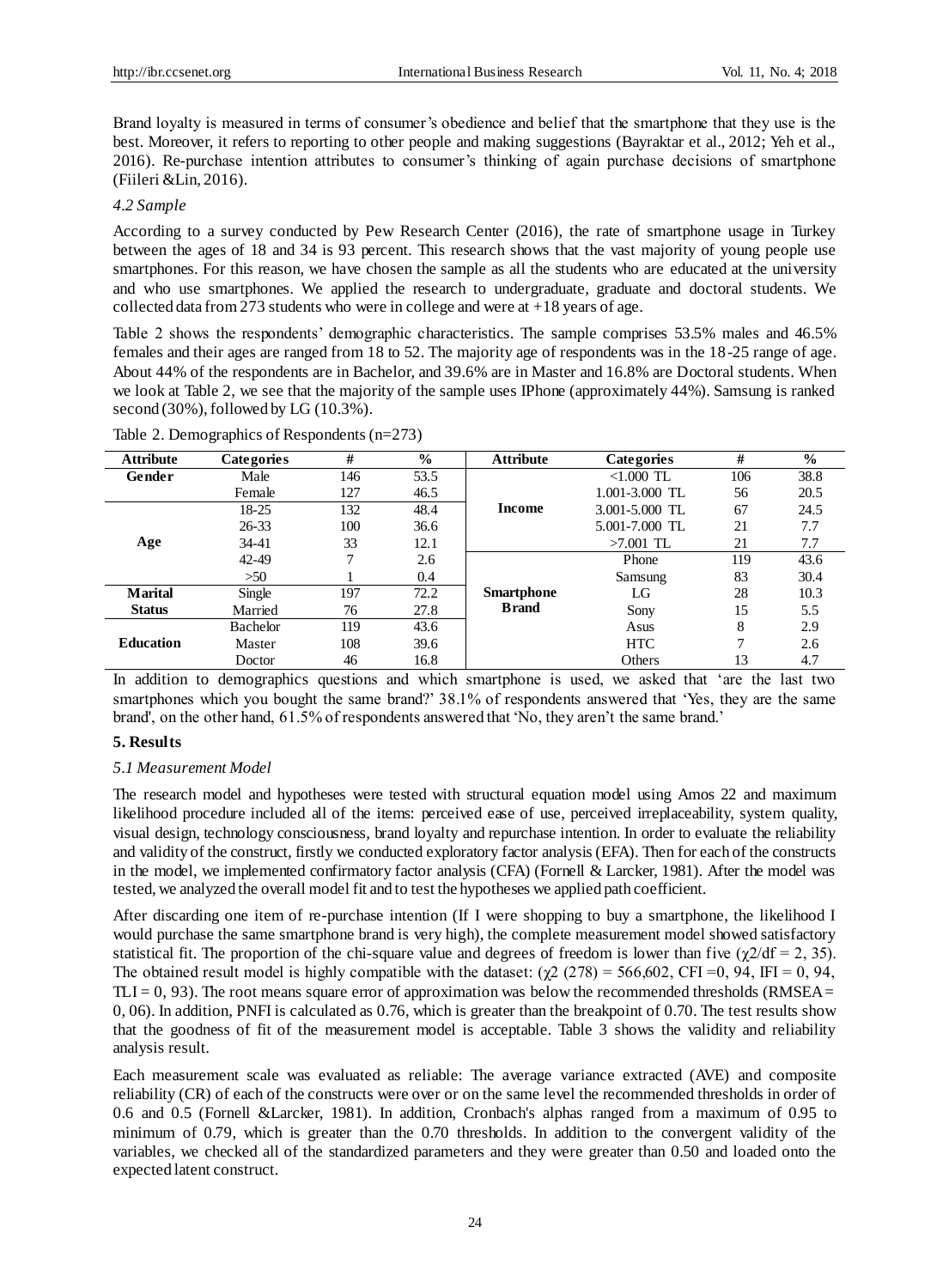| <b>Variables</b>           |   |           | 2         | 3         | 4         | 5         | <sub>0</sub> | 7      |
|----------------------------|---|-----------|-----------|-----------|-----------|-----------|--------------|--------|
| Perceived Ease of Use      |   | (0.72)    |           |           |           |           |              |        |
| Perceived İrreplaceability | 2 | 0.06      | (0.82)    |           |           |           |              |        |
| <b>System Quality</b>      | 3 | 0.08      | 0.21      | (0.84)    |           |           |              |        |
| Visual Design              | 4 | 0.01      | $0.15***$ | $0.59***$ | (0.94)    |           |              |        |
| Technology Consciousness   |   | 0.03      | $0.46***$ | 0.53      | 0.10      | (0.71)    |              |        |
| <b>Brand Loyalty</b>       | 6 | 0.10      | $0.52***$ | $0.39***$ | $0.39***$ | $0.39**$  | (0.78)       |        |
| Re-Purchase Intention      | 7 | $0.23***$ | $0.31***$ | $0.32***$ | $0.33***$ | $0.17***$ | $0.51$ **    | (0.92) |
|                            |   |           |           |           |           |           |              |        |
| Mean                       |   | 3.96      | 2.85      | 3.84      | 4.08      | 2.66      | 3.56         | 4.09   |
| SD.                        |   | 0.61      | 1.07      | 0.85      | 0.97      | 0.98      | 0.83         | 1.27   |
| <b>AVE</b>                 |   | 0.51      | 0.67      | 0.70      | 0.88      | 0.50      | 0.61         | 0.85   |
| C.R.                       |   | 0.80      | 0.89      | 0.87      | 0.95      | 0.79      | 0.86         | 0.94   |
| Cronbach's $\alpha$        |   | 0.79      | 0.89      | 0.88      | 0.96      | 0.79      | 0.85         | 0.95   |

#### Table 3. Validity and Reliability Analysis Result

Later we contrasted the squared correlations for all of the pairs of latent variables and the AVEs in order to assess the discriminant validity of the constructs. It has been calculated that the square root of the AVEs for each variable is greater than the correlation of the implicit variables between the variable pairs, as proposed by Fornell and Larcker (1981). After completing these tests, it was concluded that the convergence and discriminant validity of the research scales were sufficient.

#### *5.2 Structural Model*

The proportion between the chi-square value and degrees of freedom was in a receivable field ( $\chi$ 2/df = 2.66) and the structural model showed a good level of fit  $(\gamma 2(289) = 822.308; p < .005$ , IFI = 0.90, CFI = 0.90, RMSEA = 0,07). Table 4 shows the results for statistical tests of the research hypotheses and the structural model.

Table 4. Hypothesis Analysis Results

|                  | Path                                                           | <b>Path Value</b>   | <b>Result</b> |
|------------------|----------------------------------------------------------------|---------------------|---------------|
| H <sub>1</sub> a | Perceived Ease of Use $\rightarrow$ Brand Loyalty              | 0.06                | Not supported |
| H <sub>1</sub> b | Perceived Ease of Use $\rightarrow$ Re-Purchase Intention      | $0.19^{3}$          | Supported     |
| H2a              | Perceived Irreplaceability $\rightarrow$ Brand Loyalty         | 0.47                | Supported     |
| H <sub>2</sub> b | Perceived Irreplaceability $\rightarrow$ Re-Purchase Intention | $0.27***$           | Supported     |
| H <sub>3</sub> a | System Quality $\rightarrow$ Brand Loyalty                     | $0.22$ **           | Supported     |
| H3b              | System Quality $\rightarrow$ Re-Purchase Intention             | 0.28                | Supported     |
| H4a              | Visual Design $\rightarrow$ Brand Loyalty                      | $0.29$ <sup>*</sup> | Supported     |
| H <sub>4</sub> b | Visual Design $\rightarrow$ Re-Purchase Intention              | $0.23$ **           | Supported     |
| H <sub>5a</sub>  | Technology Consciousness $\rightarrow$ Brand Loyalty           | 0.06                | Not supported |
| H <sub>5</sub> b | Technology Consciousness→ Re-Purchase Intention                | $0.10^{\circ}$      | Supported     |
| H6               | Brand Lovalty $\rightarrow$ Re-Purchase Intention              | $0.67$ **           | Supported     |

 $*_{p< 0.05}$   $*_{p< 0.01}$ 

Findings revealed that the hypothesized relationship between perceived ease of use and brand loyalty is not supported (H1a rejected) ( $\beta$  = 0.06; p > 0.05), but the perceived ease of use is positively related with re-purchase intention ( $\beta$  = 0.19; p < 0.05). Thus, H1b is supported.

Perceived irreplaceability is positively and significantly related with both brand loyalty ( $\beta = 0.47$ ; p < .001) and re-purchase intention ( $β = 0.27$ ;  $p < .001$ ). Therefore, H2a and H2b are supported.

The structural path analysis renders support for H3a and H3b: System quality is positively and significantly related to brand loyalty ( $\beta$ =0.22; p<0.01) and re-purchase intention ( $\beta$ =0.28; p <0.01). In addition, visual design has a noteworthy effect on brand loyalty ( $\beta$ =0.29; p<0.01) and re-purchase intention ( $\beta$ =0.23; p<0.01). Therefore, H4a and H4b are supported.

Finally, the hypothesized relationship between technology consciousness and brand loyalty is not supported (H5a rejected) (β = 0.06; p > 0.05), but technology consciousness is positively explained by the proposed antecedent of re-purchase intention (β = 0.10; p <0.05). Thus, H5b is supported and the last hypothesis about the effect of brand loyalty on re-purchase intention (H6) is supported with a positive and significant degree (β = 0.67; p  $<0.01$ ).

## **6. Discussion**

In this study, the effect of perceived ease of use, perceived irreplaceability, system quality, visual design, technology consciousness on brand loyalty and re-purchase intention were investigated. The results show that the model is effective in clarifying consumer' re-purchase intention antecedents in smartphone marketing. Moreover,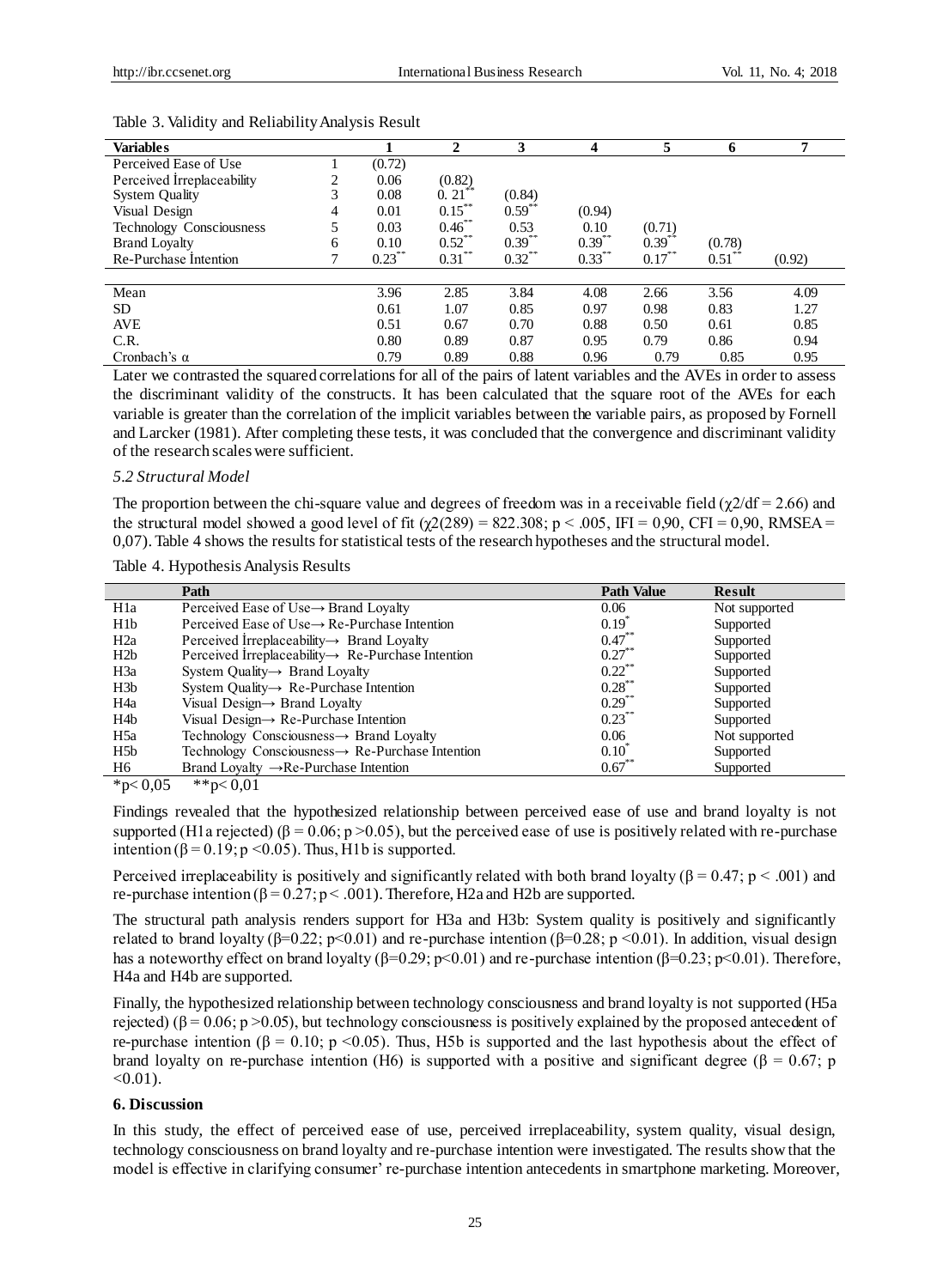this study also demonstrates that there is technology consciousness for technological products just like fashion consciousness.

#### *6.1 Conclusions and Implications*

Despite increased competition and importance for technology firms, few experimental studies have been conducted especially in the smartphone market in Turkey. We used observation and individual face-to-face interview methods to determine the factors that smartphone users in Turkey are attaching as important. At the end of this process, as predecessors of brand loyalty and re-purchase intention we decided to investigate the effect of perceived ease of use, perceived irreplaceability, system quality, visual design, and technology consciousness. Analysis results have shown that the model is effective in explaining brand loyalty and repurchase intention.

This study tested the influence of perceived ease of use on brand loyalty and repurchase intention. Perceived ease of use of smartphone was found to exert influence on re-purchase intention but not on brand loyalty. Our findings have been found to be parallel with previous literature where there exists the effect of perceived ease of use on re-purchase intention (Chiu & Wang, 2008). According to Ashraf et al. (2016), perceived ease of use has an effect on purchase intention. Hamid et al. (2016) found that perceived ease of use affects the continuance intention of using the e-government services. As a parallel with these studies, in this study perceived ease of use has an effect on re-purchase intention of the smartphone. However, there is no effect on brand loyalty. In this regard, brands, which produce smartphones, should provide easy-to-use phones for consumers to comprise re-purchase intention.

Another finding of this study is that perceived irreplaceability has a significantly important effect on brand loyalty and repurchase intention. Pedeliento et al., (2016) investigated the relationship between perceived irreplaceability and brand loyalty in industrial marketing. They found that there is a positive relationship between them. With this study, when it comes to the smartphone market, our findings are consistent with that of their findings. Moreover, the results revealed that perceived irreplaceability had the most impact on brand loyalty. Brands should improve strategic marketing programs to gain opportunities against their rivals. Providing additional programs, enjoyment content, and usage can maintain the brand to gain perceived irreplaceability. If consumers believe that the product, which they use, is unique, they do not want to replace it with another brand. Eventually, consumers will be brand loyal and continue to use the product.

Consumer buying behavior is affected by both utilitarian factor and hedonic factor (Chung, 2015). In this study, system quality (as an utilitarian factor) and visual design (as a hedonic factor) were investigated. Findings turned out that system quality and visual design are the antecedents of brand loyalty and re-purchase intention in smartphone marketing. When brands design new models, they should not ignore product's appearance and system's architecture. Brands should focus on ensuring the design of the smartphone as beautiful. In this study, system quality refers to system's speed, smartphone's screen, graphics, and performance consistency. When the brands' design phones system, these factors must be taken into account. For smartphone brands, to identify what consumers want and concentrate on satisfying consumer's desire is very important (Kim et al., 2016).

The most important contribution of this study is determining the impact of technology consciousness. Technology is constantly changing, just like fashion. Consumers are sensitive to this change, as it is in fashion. This sensitiveness is called consciousness. Although there are studies on fashion consciousness in the literature (Lertwannawit & Mandhachitara, 2012; Walsh et al., 2001; Shim & Gehrt, 1996), there are not sufficient studies on technology consciousness. This study fills this gap in the literature from this point of view. As a result of the analysis it was found that technology consciousness has an effect on re-purchase Intention, but not on brand loyalty. In technological products, when an upper model of the product emerges, consumers tend to re-purchase this model. Brands can get the opportunity to increase their sales by adding new technological features to their products. This technological feature can be realized with small differences such as improvement of image quality, and development of different applications. It will not only increase the sales of brands but also make a difference to their competitors.

With the research done in the marketing literature, a consensus has been reached that brand loyalty provides a favorable return on the brand (Jones & Taylor, 2007). The most important output of these positive returns is the re-purchase intention. The last finding of this study approves existing literature that brand loyalty will remain the main antecedent of re-purchase intention (Dick & Basu, 1994). Brands that want to continue their sales should look for ways to create brand loyalty in their customers. In order to establish brand loyalty, factors affecting brand loyalty need to be known and should be studied.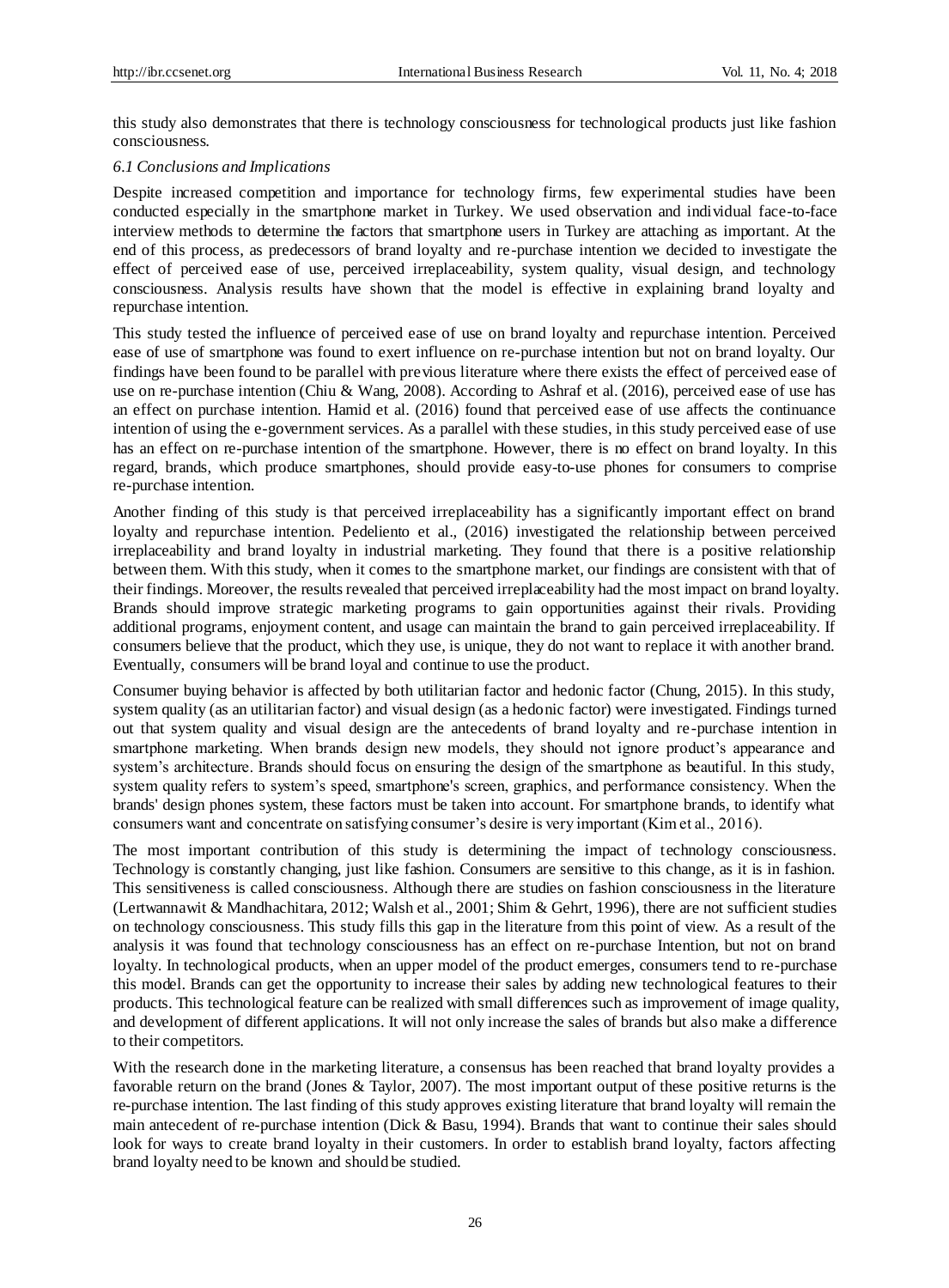In addition to findings mentioned above, this study evaluates brand loyalty and re-purchase intention in smartphone marketing by adopting a different theoretical perspective. Although smartphone marketing is growing day to day, there is still scarce research in Turkey. This study sheds light on the smartphone market in Turkey and evaluates the results of the analysis in terms of marketing. In conclusion, this study contributes to better understanding of the antecedents of both brand loyalty and re-purchase intention in smartphone marketing.

## *6.2 Limitations and Suggestions for Future Research*

This research reports important findings on brand loyalty and re-purchase intention in smartphone marketing, but several limitations exist.

Firstly, the sample in this study is suitable for the structure and the work of the study. Nevertheless, it should not be forgotten that this study has been applied to Turkish smartphone users. Different results can be obtained when a survey is applied to smartphone users in different cultures. For example, Walsh et al., (2001) examined brand consciousness by making cross-cultural comparisons and concluded that brand consciousness varies according to culture. In their study, Walsh et al. (2001) found that brand consciousness and other factors could vary in different cultures. To generalize the findings globally, comparative researchers involving other culture are essential. For this reason, the results of this study are limited to Turkish smartphone users.

Secondly, the term of technology consciousness, which derived from fashion consciousness, is one of the topics that have not been investigated. We adopted technology consciousness in smartphone marketing. To generalize the results in technological products, the technology consciousness factor should be examined on other technological products such as smart TV or tablet PC.

Thirdly, this study offers results and recommendations that will benefit brands. It is not to be expected that success will be achieved only by fulfilling these recommendations. Marketers should also take into account other important research done in this regard.

Fourthly, this research has been applied university students who are highly educated persons. If this research had been applied to low-educated people, probably more differently results could be obtained. Future research can compare the differences between low educated individuals and highly educated individuals.

Lastly, when asked participants if the last two phone brands they used were the same. Respondent rate using the same brand was 38.1%, whereas respondent rate using different brands was 61.5%. This result showed that a large majority did not use the same phone brand. More results that are meaningful can be obtained if the majority of consumer groups that use the same brand is taken as the research sample. Surveys that would be conducted in the future, these two consumer groups (as long-term and short-term users) can be observed separately and the results can be compared.

#### **References**

- Abdullah, F., Ward, R., & Ahmed, E. (2016). Investigating the influence of the most commonly used external variables of TAM on students' Perceived Ease of Use (PEOU) and Perceived Usefulness (PU) of e-portfolios. *Computers in Human Behavior*, *63,* 75-90. https://doi.org/10.1016/j.chb.2016.05.014
- Ajzen, I. (1991). The theory of planned behavior. *Organizational Behavior and Human Decision Processes*, *50*(2), 179-211. https://doi.org/10.1016/0749-5978(91)90020-T
- Ashraf, A. R., Thongpapanl, N., & Spyropoulou, S. (2016). The connection and disconnection between e-commerce businesses and their customers: Exploring the role of engagement, perceived usefulness, and perceived ease-of-use. *Electronic Commerce Research and Applications, 20,* 69-86. https://doi.org/10.1016/j.elerap.2016.10.001
- Barnes, L., & Lea-Greenwood, G. (2006). Fast fashioning the supply chain: Shaping the research agenda. *Journal of Fashion Marketing and Management*, *10*(3), 259-271. https://doi.org/10.1108/13612020610679259
- Bayraktar, E., Tatoglu, E., Turkyilmaz, A., Delen, D., & Zaim, S. (2012). Measuring the efficiency of customer satisfaction and loyalty for mobile phone brands with DEA. *Expert Systems with Applications*, *39*(1), 99-106. https://doi.org/10.1016/j.eswa.2011.06.041
- Bharadwaj, S., Varadarajan, P. R., & Fahy, J. (1993). Sustainable competitive advantage in service industries: a conceptual model and research propositions. *Journal of Marketing*, *57*(10) 83-99. https://doi.org/10.2307/1252221

Bhattacharjee, A. (2001). Understanding information systems continuance: An expectation-confirmation model.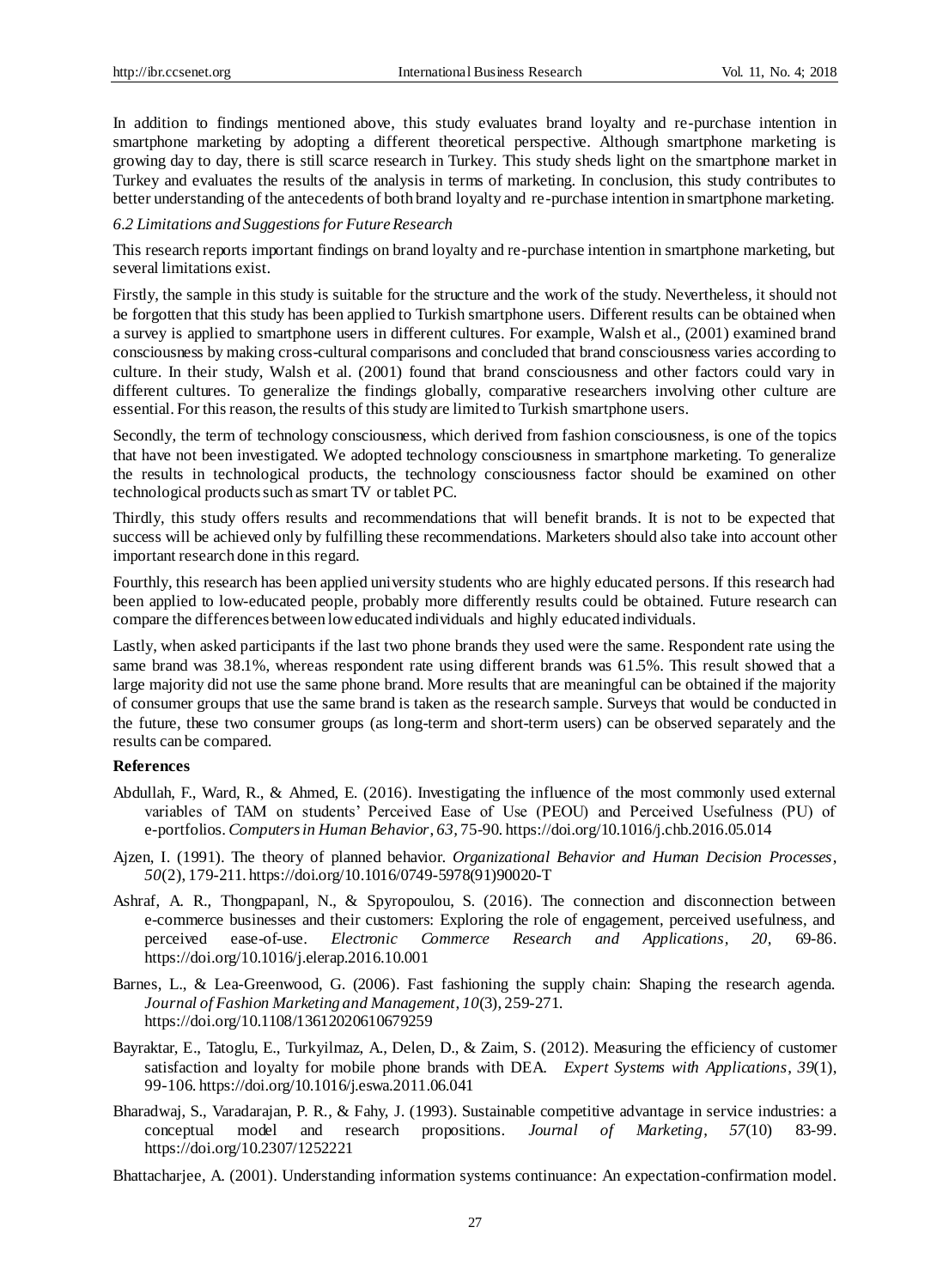*MIS Quarterly*, *25*(3), 351-370. https://doi.org/10.2307/3250921

- Chen, J. V., Yen, D. C., & Chen, K. (2009). The acceptance and diffusion of the innovative smartphone use: A case study of a delivery service company in logistics. *Information & Management*, *46*(4), 241-248. https://doi.org/10.1016/j.im.2009.03.001
- Chiu, C. M., & Wang, E. T. G. (2008). Understanding Web-based learning continuance intention: The role of subjective task value. *Information & Management*, *45*(3), 194-201. https://doi.org/10.1016/j.im.2008.02.003
- Chung, Y. S. (2015). Hedonic and utilitarian shopping values in airport shopping behavior. *Journal of Air Transport Management*, *49,* 28-34. https://doi.org/10.1016/j.jairtraman.2015.07.003
- Cyr, D., Head, M., & Ivanov, A. (2006). Design aesthetics leading to m-loyalty in mobile commerce. *Information & Management*, *43*(8), 950-963. https://doi.org/10.1016/j.im.2006.08.009
- Das, G. (2014). Linkages of retailer awareness, retailer association, and retailer perceived quality and retailer loyalty with purchase intention: A study of Indian food retail brands. *Journal of Retailing and Consumer Services*, *21*(3), 284-292. https://doi.org/10.1016/j.jretconser.2014.02.005
- Davis, F. D. (1989). Perceived usefulness, perceived ease of use, and user acceptance of information technology. *MIS Quarterly*, *13*(3), 319-340. https://doi.org/10.2307/249008
- DeLone, W., & McLean, E. (2003).The DeLone and Mc Lean model of information systems success. *Journal of Management Information Systems*, *19*(4), 9-30. https://doi.org/10.1080/07421222.2003.11045748
- Dick, A. S., & Basu, K. (1994). Customer Loyalty: Toward an ıntegrated conceptual framework. *Journal of the Academy of Marketing Science, 22*(2), 99-113. https://link.springer.com/article/10.../0092070394222001
- Elbedweihy, A. M., Jayawardhena, C., Elsharnouby, M. H., & Elsharnouby, T. H. (2016). Customer relationship building: The role of brand attractiveness and consumer–brand identification. *Journal of Business Research, 69*(8), 2901-2910. https://doi.org/10.1016/j.jbusres.2015.12.059
- Filieri, R., & Lin, Z. (2016). The role of aesthetic, cultural, utilitarian and branding factors in young Chinese consumers' repurchase intention of smartphone brands. *Computers in Human Behavior, 67,* 139-150. https://doi.org/10.1016/j.chb.2016.09.057
- Firat, A. F. in: Holman, & Solomon R. M. (Eds.) (1991). The consumer in postmodernity, Advances in Consumer Research, Vol. 18, *Association for Consumer Research*, 70-76 Provo, UT.
- Fishbein, M., & Ajzen, I. (1975). Belief, attitude, intention, and Behavior: An introduction to the theory and research Addison-Wesley, Reading, MA.
- Fornell, C., & Larcker, D. F. (1981). Evaluating structural equation models with unobservable variables and measurement error. *Journal of Marketing Research*, *18*(1), 39-51. https://doi.org/10.2307/3151312
- Grayson, K., & Shulman, D. (2000). Indexicality and the verification function of irreplaceable possessions: a semiotic analysis. *Journal of Consumer Research*, *27,* 17-30. https://doi.org/10.1086/314306
- Guan, J., & Ma, N. (2003). Innovative capability and export performance of Chinese firms. *Technovation*, *23*(9), 737-747. https://doi.org/10.1016/S0166-4972(02)00013-5
- Hallowell, R., (1996). The relationships of customer satisfaction, customer loyalty, and profitability: an empirical study. *International Journal of Service Industry Management*, *7*(4), 27-42. https://doi.org/10.1108/09564239610129931
- Hamid, A. A., Razak, F. Z. A., Bakar, A. A., & Abdullah, W. S. W. (2016). The Effects of Perceived Usefulness and Perceived Ease of Use on Continuance Intention to Use E-Government. *Procedia Economics and Finance, 7th International Economics & Business Management Conference (IEBMC 2015), 35,* 644-649. https://doi.org/10.1016/S2212-5671(16)00079-4
- Han, J., Seo, Y., & Ko, E. (2016). Staging luxury experiences for understanding sustainable fashion consumption: A balance theory application. *Journal of Business Research, In Press*, Corrected Proof.
- Han, S. H., Yun, M. H., Kim, K. J., & Kwahk, J. (2000). Evaluation of product usability: development and validation of usability dimensions and design elements based on empirical models. *International Journal of Industrial Ergonomics*, *26,* 477-488. https://doi.org/10.1016/S0169-8141(00)00019-6
- Hennig-Thurau, T., Gwinner, K. P., & Gremler, D. D. (2002). Understanding relationship marketing outcomes: an integration of relational benefits and relationship quality. *Journal of Service Research, 5,* 230-247.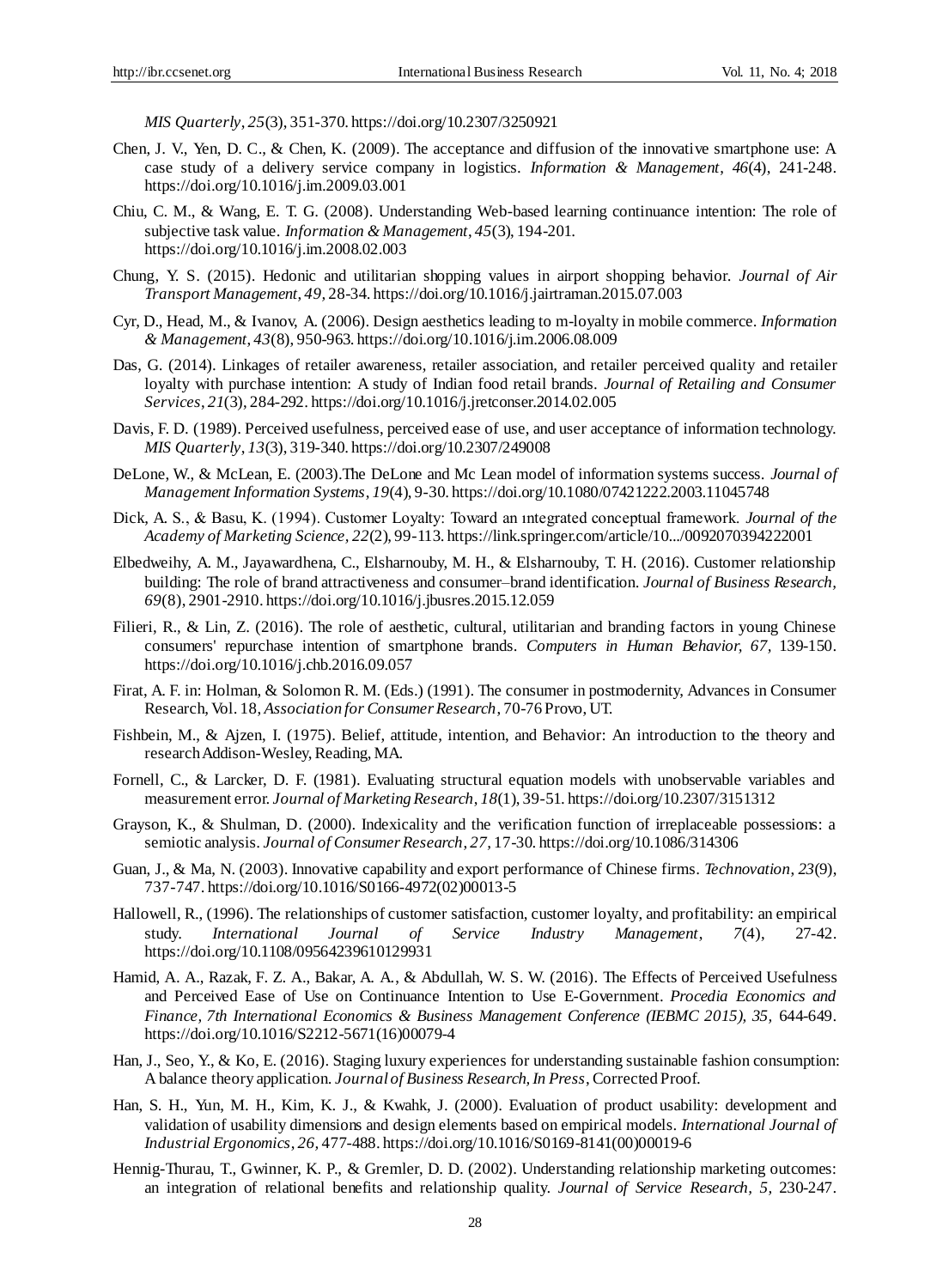https://doi.org/10.1177/1094670502004003006

- Hong, S. W., Han, S. H., & Kim, K. J. (2008). Optimal balancing of multiple effective satisfaction dimensions: A case study on mobile phones. *International Journal of Industrial Ergonomics*, *38*(3–4), 272-279. https://doi.org/10.1016/j.ergon.2007.09.002
- Ince, H., Imamoğlu, S. Z., & Türkcan, H. (2016). The Effect of Technological Innovation Capabilities and Absorptive Capacity on Firm Innovativeness: A Conceptual Framework. *Procedia-Social and Behavioral Sciences, 235,* 764-770. https://doi.org/10.1016/j.sbspro.2016.11.078
- Jackson, C. M., Chow, S., & Leitch, R. A. (1997). Toward an understanding of the behavioral intention to use an information system. *Decision Sciences*, *28*(2), 357-389. https://doi.org/10.1111/j.1540-5915.1997.tb01315.x
- Jeong, J., & Jang, K. (2010). A study on the factors of smart-phone selection centered on actual users. *e-Bus. Stud., 11*(4), 361-379. https://doi.org/10.15719/geba.11.4.201011.361
- Jones, T. O., & Sasser, W. E. (1995). Why satisfied customers defect. *Harvard Business Review*, *6*(73), 88-89.
- Jones, T., & Taylor, S. F. (2007). The conceptual domain of service loyalty: how many dimensions? *Journal of Services Marketing, 21*(1), 36-51. https://doi.org/10.1108/08876040710726284
- Kahn, B. E. (2016). Using Visual Design to Improve Customer Perceptions of Online Assortments. *Journal of Retailing*, *93*(1), 29-42. https://doi.org/10.1016/j.jretai.2016.11.004
- Katz, D. (1960). The functional approach to the study of attitudes. *Public Opinion Quarterly*, *24*(2), 163-204. https://doi.org/10.1086/266945
- Khan, U., Dhar, R., & Wertenbroch, K. (2005). A behavioral decision theory perspective on hedonic and utilitarian choice. *Chapter in Inside Consumption: Frontiers of Research on Consumer Motives, Goals, and Desires (Ed.)*, *1,* 144-165.
- Kim, D., Chun, H., & Lee, H. (2014). Determining the factors that influence college students' adoption of smartphones. *Journal of the Association for Information Science and Technology*, *65*(3), 578-588. https://doi.org/10.1002/asi.22987
- Kim, M. K., Wong, S. F., Chang, Y., & Park, J. H. (2016). Determinants of customer loyalty in the Korean smartphone market: Moderation effects of usage characteristics. *Telematics and Informatics*, *33,* 936-946. https://doi.org/10.1016/j.tele.2016.02.006
- Kim, M., Chang, Y., Park, M. C., & Lee, J. (2015). The effects of service interactivity on the satisfaction and the loyalty of smartphone users. *Telematics and Informatics, 32,* 949-960. https://doi.org/10.1016/j.tele.2015.05.003
- Kotler, P. (1984). *Marketing Management: Analysis, Planning, and Control*. (fifth ed.) Prentice-Hall, Englewood Cliffs, NJ.
- Kressmann, F., Sirgy, M. J., Herrmann, A., Huber, F., Huber, S., & Lee, D. J. (2006). Direct and indirect effects of self-image congruence on brand loyalty. *Journal of Business Research*, *59*(9), 955-964. https://doi.org/10.1016/j.jbusres.2006.06.001
- Lee, B. G., Yeo, Y. K., Kim, K. Y., & Lee, J. H. (2010). Effects of trust and cognitive absorption on smart phone use and user satisfaction. *The KIPS Transactions: PartD*, *17*(6), 471-480. https://doi.org/10.3745/KIPSTD.2010.17D.6.471
- Lee, D., Moon, J., Kim, Y. J., & Yi, M. Y. (2015). Antecedents and consequences of mobile phone usability: Linking simplicity and interactivity to satisfaction, trust, and brand loyalty. *Information & Management*, *52,*  295-304. https://doi.org/10.1016/j.im.2014.12.001
- Lee, G. G., & Lin, H. F. (2005). Customer perceptions of e-service quality in online shopping. *International Journal of Retail & Distribution Management, 33*(2), 161-176. https://doi.org/10.1108/09590550510581485
- Lee, H. J., Lim, H., Jolly, L.D., & Lee, J. (2009). Consumer lifestyles and adoption of high-technology products: A case of South Korea. *Journal of International Consumer Marketing*, *21*(2), 153-167. https://doi.org/10.1080/08961530802153854
- Lertwannawit, A., & Mandhachitara, R. (2012). Interpersonal effects on fashion consciousness and status consumption moderated by materialism in metropolitan men. *Journal of Business Research*, *65*(10), 1408-1416. https://doi.org/10.1016/j.jbusres.2011.10.006
- Lin, C. P., Tsai, Y. H., Chiu, C. K., & Liu, C. P. (2015). Forecasting the purchase intention of IT product: Key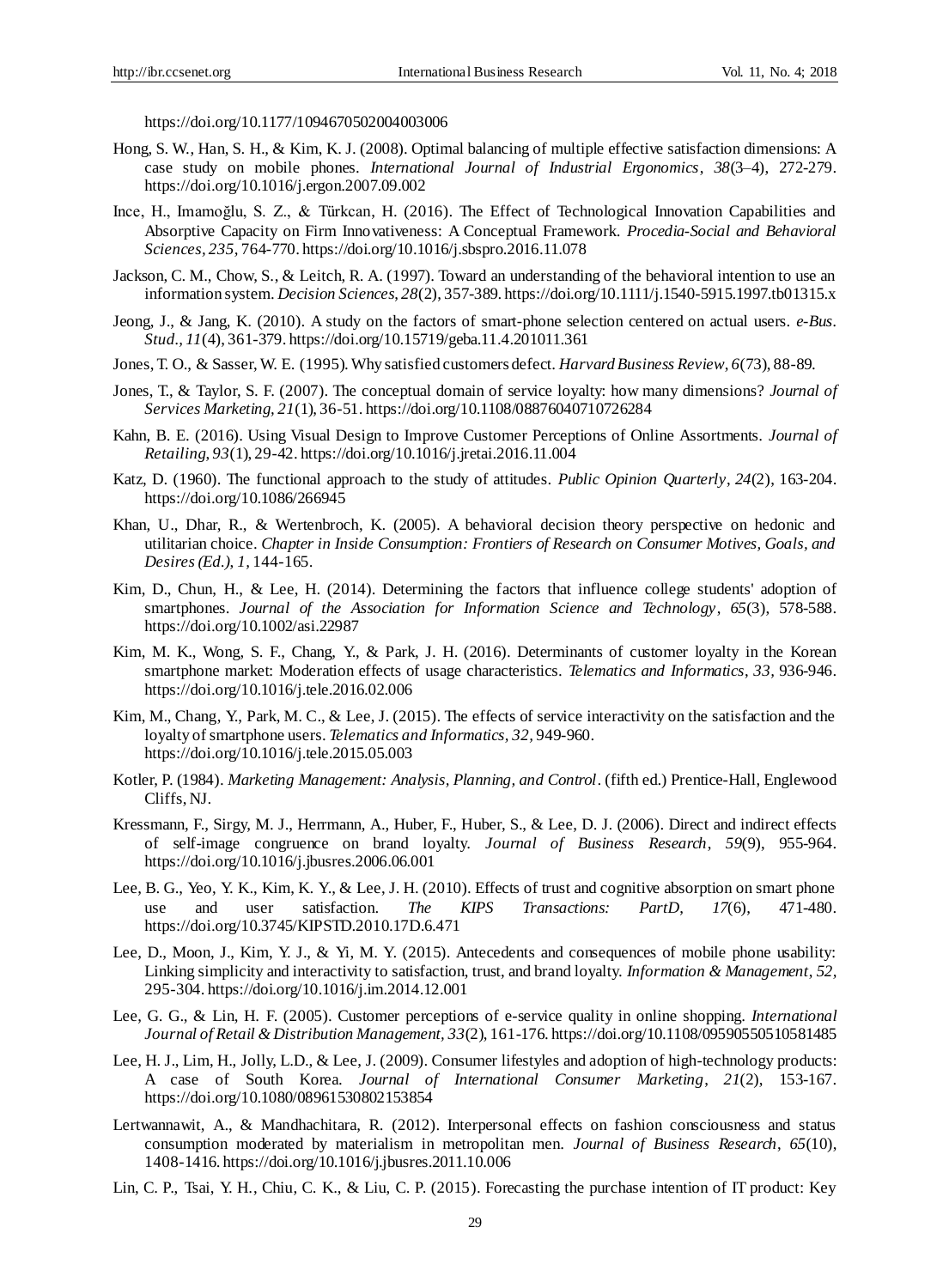roles of trust and environmental consciousness for IT firms. *Technological Forecasting and Social Change*, *99,* 148-155. https://doi.org/10.1016/j.techfore.2015.06.034

- Lin, M. Y. C., & Ong, C. S. (2010). *Understandıng Informatıon Systems Contınuance Intentıon: A Fıve-Factor Model of Personalıty Perspectıve*, Pacific Asia Conference on Information Systems (PACIS), 366-376. https://pdfs.semanticscholar.org/.../2a1a846e2eb14d4d66a4
- Liu, N., & Yu, R. (2017). Identifying design feature factors critical to acceptance and usage behavior of smartphones. *Computers in Human Behavior*, *70,* 131-142. https://doi.org/10.1016/j.chb.2016.12.073
- Miller, N. B., Cowan, P. A., Cowan, C. P., & Hetherington, E. M. (1993). Externalizing in preschoolers and early adolescents: A cross-study replication of a family model. *Developmental Psychology*, *29*(1), 3-18. https://doi.org/10.1037/0012-1649.29.1.3
- Milosavljevic, M. M., Navalpakkam, V., Koch, C., & Rangel, A. (2012). Relative Visual Salience Differences Induce Sizable Bias in Consumer Choice, *Journal of Consumer Psychology*, *22*(1), 67-74. https://doi.org/10.1016/j.jcps.2011.10.002
- Mittal, V., Ross, W., & Baldasaro, P. (1998). The asymmetric impact of negative and positive attribute-level performance on overall satisfaction and repurchase intentions. *Journal of Marketing*, *62*(1), 33-47. https://doi.org/10.2307/1251801
- Moore, S. G. (2015). Attitude Predictability and Helpfulness in Online Reviews: The Role of Explained Actions and Reactions. *Journal of Consumer Research*, *42,* 30-44. https://doi.org/10.1093/jcr/ucv003
- Oliver, R. L. (1980). A Cognitive Model for the Antecedents and Consequences of Satisfaction. *Journal of Marketing Research*, *17,* 460-469. https://doi.org/10.2307/3150499
- Oliver, R. L., & DeSarbo, W. S. (1988). Response determinants in satisfaction judgments. *Journal of Consumer Research*, *14,* 495-508. https://doi.org/10.1086/209131
- Ozturk, A. B., Bilgihan, A., Nusair, K., & Okumus, F. (2016). What keeps the mobile hotel booking users loyal? Investigating the roles of self-efficacy, compatibility, perceived ease of use, and perceived convenience. *International Journal of Information Management*, *36*(6), 1350-1359. https://doi.org/10.1016/j.ijinfomgt.2016.04.005
- Ozturk, A. B., Nusair, K., Okumus, F., & Hua, N. (2016). The role of utilitarian and hedonic values on users' continued usage intention in a mobile hotel-booking environment. *International Journal of Hospitality Management*, *57,*106-115. https://doi.org/10.1016/j.ijhm.2016.06.007
- Parasuraman, A. (1997). Reflections on Gaining Competitive Advantage through Customer Value. *Journal of the Academy of Marketing Science*, *25*(2), 154-161. https://doi.org/10.1007/BF02894351
- Pedeliento, G., Andreini, D., Bergamaschi, M., & Salo, J. (2016). Brand and product attachment in an industrial context: The effects on brand loyalty. *Industrial Marketing Management*, *53,* 194-206. https://doi.org/10.1016/j.indmarman.2015.06.007
- Persaud, A., & Azhar, I. (2012). Innovative mobile marketing via smartphones: Are consumers ready? *Marketing Intelligence & Planning*, 30 (4), 418–443. https://doi.org/10.1108/02634501211231883
- Pew Research Center. (2016). [http://www.pewglobal.org/2016/02/22/smartphone-ownership-and-internet-usage-continues-to-climb-in-em](http://www.pewglobal.org/2016/02/22/smartphone-ownership-and-internet-usage-continues-to-climb-in-emerging-economies/) [erging-economies/](http://www.pewglobal.org/2016/02/22/smartphone-ownership-and-internet-usage-continues-to-climb-in-emerging-economies/)
- Pitt, L. F., Parent, M., Junglas, I., Chan, A., & Spyropoulou, S. (2011). Integrating the smartphone into a sound environmental information systems strategy: Principles, practices and a research agenda. *The Journal of Strategic Information Systems*, *20*(1), 27-37. https://doi.org/10.1016/j.jsis.2010.09.005
- Rahim, A., Safin, S. Z., Kheng, L. K., Abbas, N., & Ali, S. M. (2016). Factors Influencing Purchasing Intention of Smartphone among University Students, Procedia Economics and Finance. *The Fifth International Conference on Marketing and Retailing (5th INCOMaR), 37,* 245-253.
- Reuver, M., Nikou, S., & Bouwman, H. (2015). The interplay of costs, trust and loyalty in a service industry in transition: The moderating effect of smartphone adoption. *Telematics and Informatics*, *32*(4), 694-700. https://doi.org/10.1016/j.tele.2015.02.008
- Russell-Bennett, R., Härtel, C. E. J., & Worthington, S. (2013). Exploring a functional approach to attitudinal brand loyalty. *Australasian Marketing Journal* (AMJ), *21*(1), 43-51.